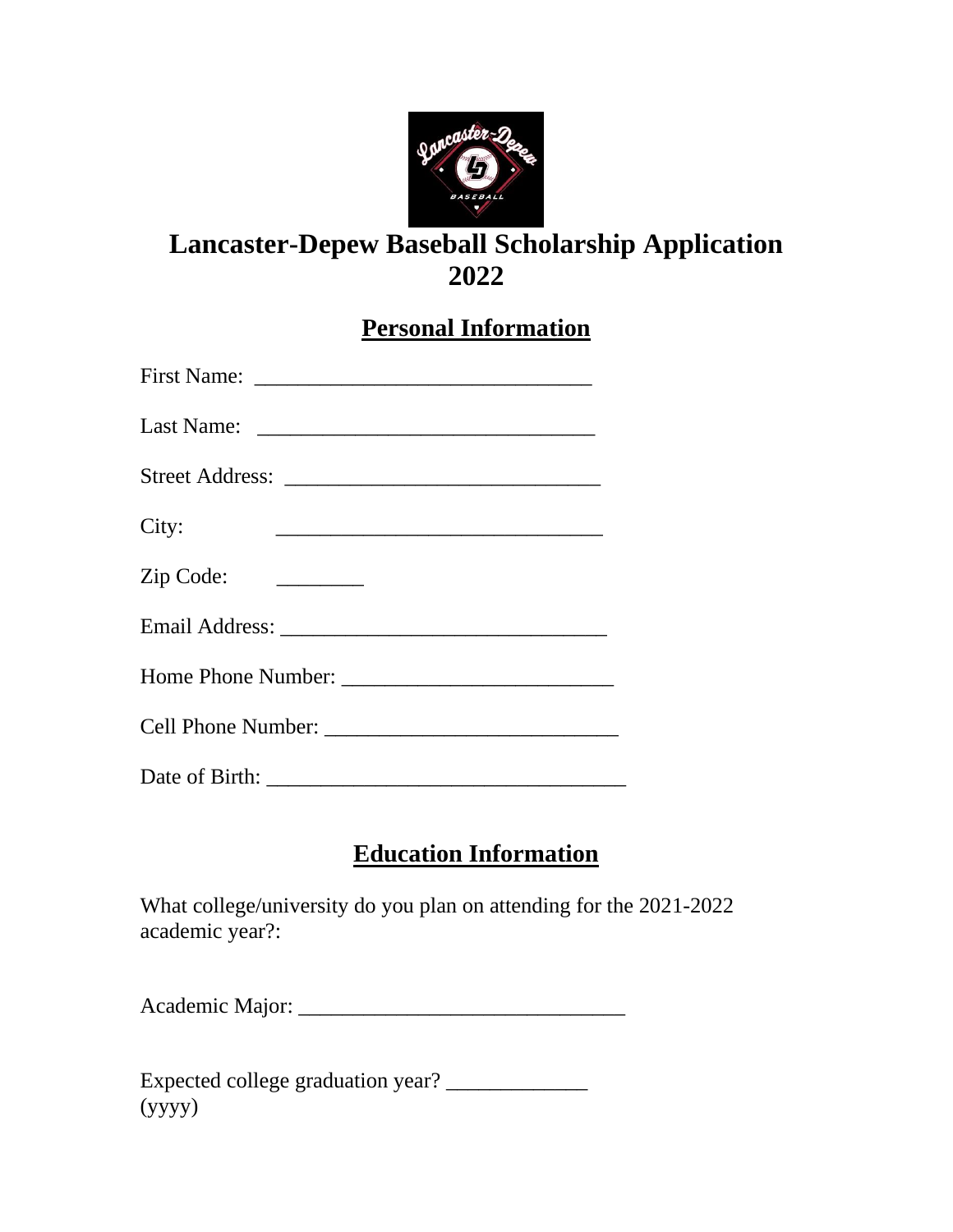# **Lancaster-Depew Baseball League Career:**

Please provide your playing or umpiring history with Lancaster-Depew Baseball:

Years Playing or Umpiring Baseball in Lancaster-Depew:

First Year Playing or Umpiring Baseball (MM/YYYY):

Last Year Playing or Umpiring Baseball (MM/YYYY):

## **Personal Essay**

To assist the Lancaster-Depew Baseball League Scholarship Selection Committee in knowing you better, please complete an essay (maximum 250 words) stating why you feel that you should receive a Lancaster-Depew Baseball League Scholarship.

Write about your purpose in going to college, what you have done to prepare yourself for college, and what your future goals and career direction might be. Include some details on how playing baseball helped to prepare you for college and your work career.

- Please note the personal essay if heavily weighted into the final scoring system.

#### **Recommendation Letter(s)**

Please attach or mail two (2) letters of recommendation from individuals familiar with your academic achievements, community service activities, and baseball activities within the Lancaster-Depew Baseball League.

| Recommendation Letter #1:     |
|-------------------------------|
|                               |
| Recommendation Letter #2:     |
| Recommender #2 Email address: |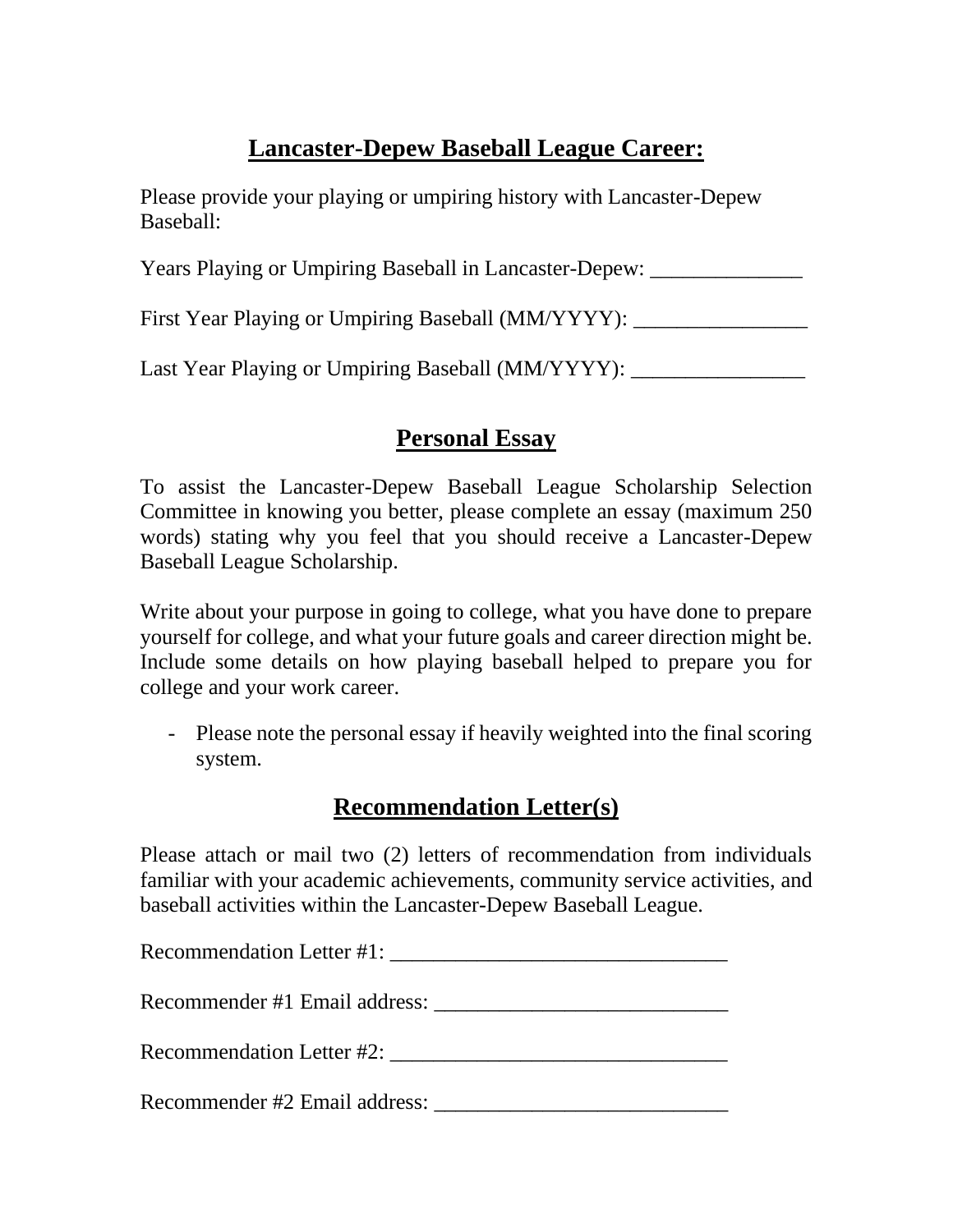## **Activities**

List all activities you have engaged in during your high school years, including out-of-school activities (such as Church organizations, scouting, volunteering, etc.) and in-school activities (such as music, theatre, student government, etc.) along with leadership positions held in any organization.

- Please include number of years of participation and any offices held.

## **Honors**

List recognition you may have received for outstanding schoolwork. Include any honors, awards, prizes, or scholarships.

## **Certification (to be completed by student applicant)**

I believe I am eligible to compete for the Lancaster-Depew Baseball League Scholarship and will submit all necessary documentation with my completed application form. I certify that all statements and information contained in this application are true and correct. I certify that my essay is authored solely by me and that in writing my essay I did not plagiarize or otherwise infringe upon the rights of any third parties or entity, including any copyright rights.

I understand that this application may be shared with members of the Lancaster-Depew Baseball League Scholarship Selection Committee and Lancaster-Depew Board of Directors for reporting purposes.

Signature:

| <b>Submission Date:</b> |  |
|-------------------------|--|
| $\text{(mm/dd/yyyy)}$   |  |